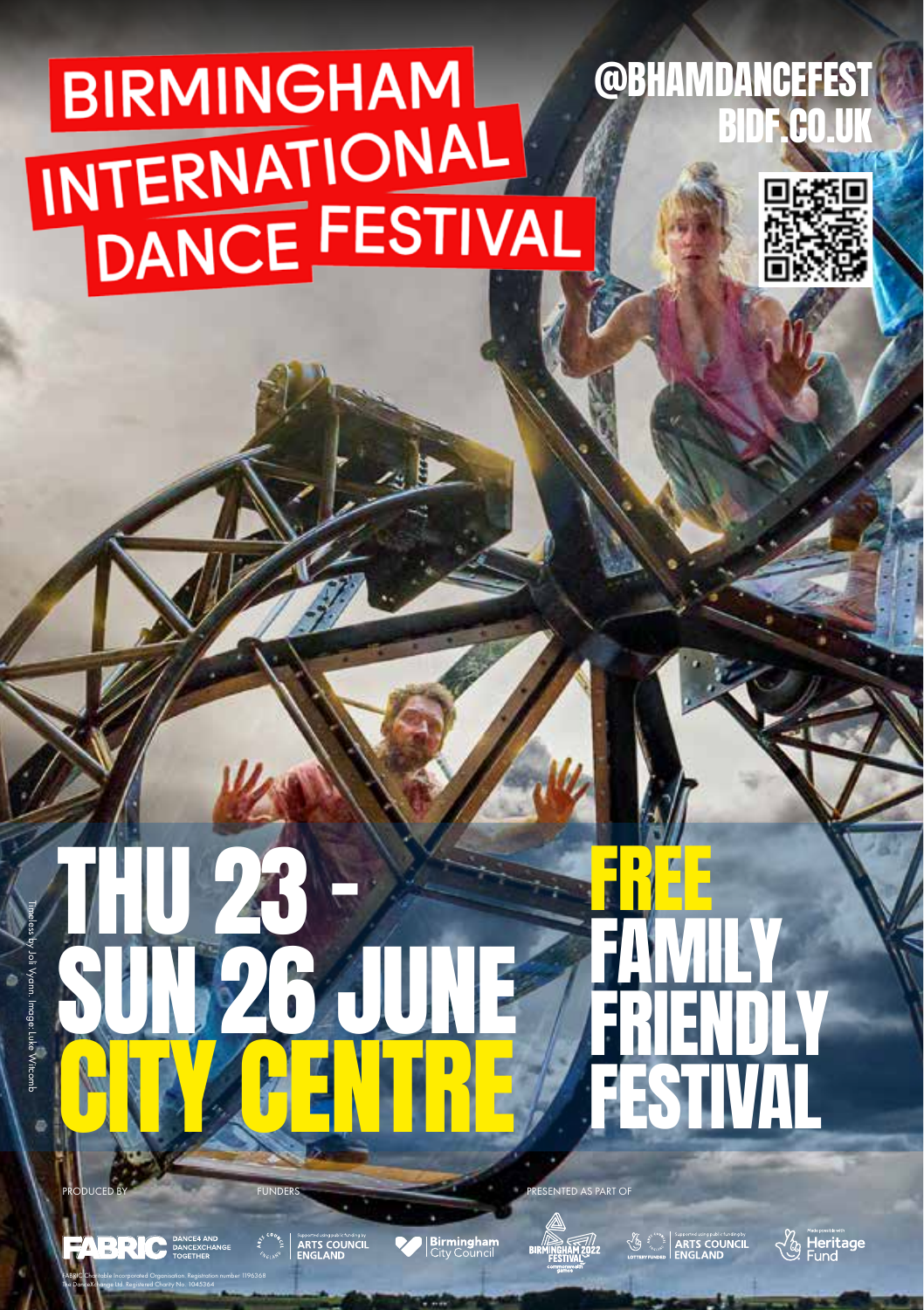BIDF runs until 3 July and has a thrilling<br>theatre programme in Birmingham **ON STAGE** BIDF runs until 3 July and has a thrilling<br>Hippodrome and Midlands Arts Centre.



DESIRING GOD Mavin Khoo & Akshay Sharma Wed 22 lune. Patrick Studio

FESTIVAL PASS

**GHOST** Tentacle Tribe Friday 24 June, Patrick Studio

ON YOUR MARKS! Birmingham Royal Ballet Thu  $23 - S$ at  $25$  lune. Birmingham Hippodrome

BLOOD, WATER, EARTH Kaha:wi Dance Theatre Tue 28 & Wed 29 June. Patrick Studio

 – enjoy any 3 shows for £24\* \*See website for details. Find out more here.

> DRUMMING IN THE HALL OF THE **MOUNTAIN** Stefan Jovanovic Wed 29 June. Midlands Arts Centre

∞ {INFINITE} HUMANHOOD Tue 28 lune. Birmingham Hippodrome

**BYGONES** Out Innerspace Dance **Theatre** Thu  $30$  lun\*, Birmingham Hippodrome

**MAILLES** Cie Kadidi Sat 2 July, Patrick Studio

\*Note this may move to Fri 1 July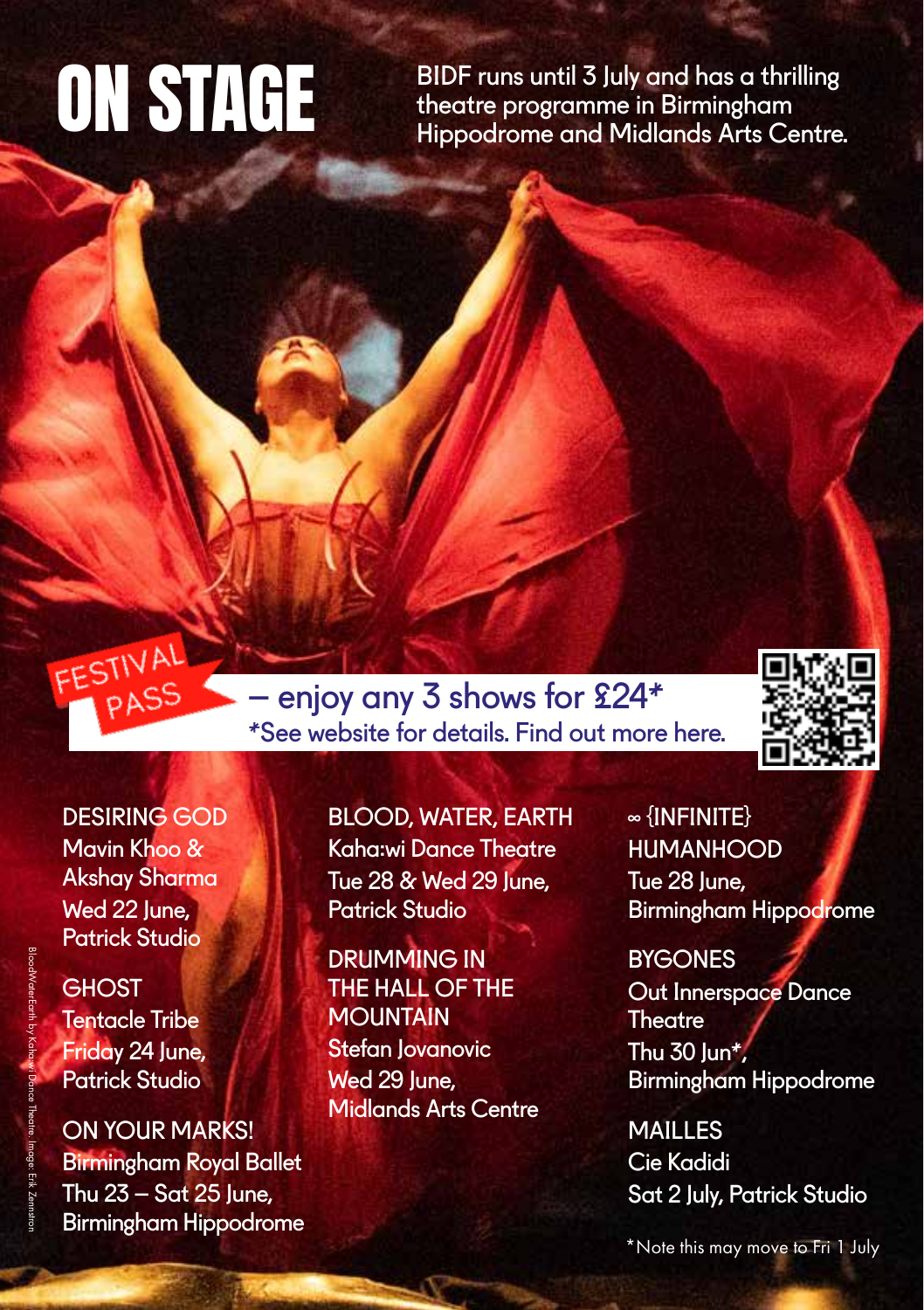## DANCE AROUND THE WORLD

FREE dance performances featuring a spectacular line up of UK and international dance.

#### THURSDAY 23 JUNE // 17:00 - 21:30 KRE8! // CURATED BY MICKAEL 'MARSO' RIVIERE

Who will be crowned KRE8! Champion 2022? Watch incredible guest dancers from around the globe and around the corner go head-to-head in an experimental battle to the sound of a live band and DJ. Alongside this eclectic live program, expect short films, cyphers and international dance performances!



#### CENTENARY SQUARE

| <b>TIME</b> | PERFORMANCE/WORKSHOP TITLE // COMPANY NAME            |
|-------------|-------------------------------------------------------|
| 17:00       | DJ SET & WELCOME 45mins                               |
| 17:45       | <b>KRE8! QUALIFIER 30mins</b>                         |
| 18:15       | HIGHLY<br>  Visual<br>PUZZLE // Tentacle Tribe 30mins |
| 18:45       | <b>KRE8! ROUNDS</b> 60mins                            |
| 19:45       | <b>KRE8! JUDGE DEMONSTRATIONS 15mins</b>              |
| 20:00       | <b>KRE8! FINALS</b> 30mins                            |
| 20:30       | $CROWD_CTRL$ $_{55min}$ // AndroidX + Megahertz       |
| 21:05       | DJ SET 25mins                                         |
|             |                                                       |

All information correct at time of printing but may be subject to change. Please check website for updates.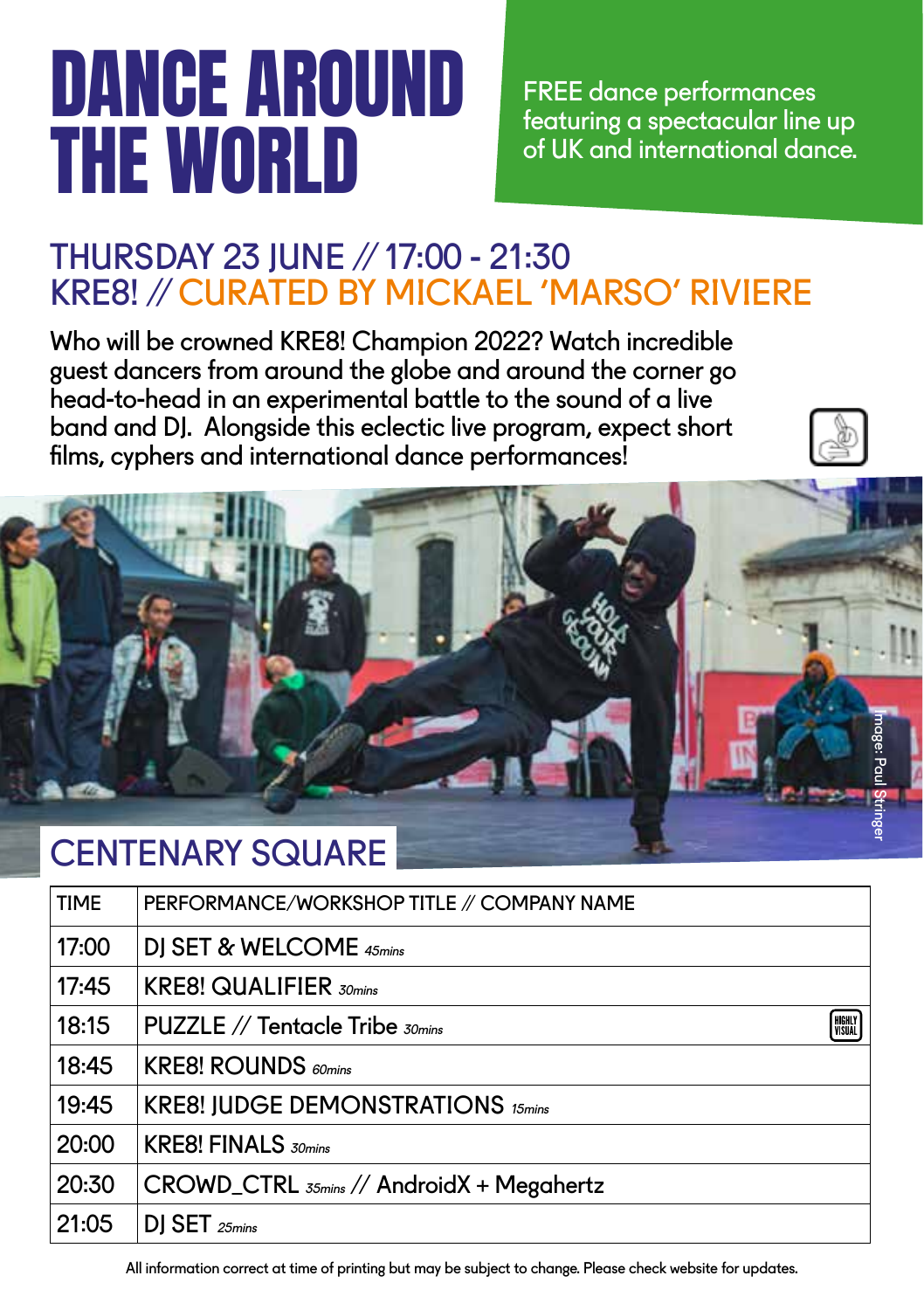#### FRIDAY 24 JUNE 13:30 – 21:00

#### HOSTED BY: RAZA HUSSAIN

#### LOCATION Vic: Victoria Sq Cen: Centenary Sq Ch: Chamberlain Sq

| <b>TIME</b> | PERFORMANCE/WORKSHOP TITLE // COMPANY NAME       | <b>LOCATION</b>           | HIGHLY<br>Visual |
|-------------|--------------------------------------------------|---------------------------|------------------|
| 13:30       | TIMELESS 35mins // Joli Vyann                    | Vic                       |                  |
| 14:15       | HOW TO BUILD A UNIVERSE 30mins // Extended Play  | Ch                        |                  |
| 14:45       | DANDYISM 25mins // Patrick Ziza Dance            | Ch                        |                  |
| 15:00       | SCREENDANCE SHOWCASE 30mins // Midlands Made     | Cen                       |                  |
| 15:30       | BLACK VICTORIANS 35mins // Jeanefer Jean Charles | Cen                       |                  |
| 16:20       | MUGHAL MINIATURES 15mins // Sonia Sabri Company  | Cen                       |                  |
| 16:35       | VOID 15mins // Company Chameleon                 | Cen                       |                  |
| 17:00       | CROWD_CTRL 35mins // AndroidX + Megahertz        | Cen                       |                  |
| 17:00       | HOW TO BUILD A UNIVERSE 30mins // Extended Play  | Ch                        |                  |
| 17:35       | BORN TO PROTEST 35mins // Just Us Dance Theatre  | Ch                        |                  |
| 17:35       | SCREENDANCE SHOWCASE 20mins // Midlands Made     | $\overline{\mathsf{Cen}}$ |                  |
| 17:55       | BLACK VICTORIANS 35mins // Jeanefer Jean Charles | $\overline{\mathsf{Cen}}$ |                  |
| 18:15       | DEVA 30mins // Urja Desai Thakore & Hetain Patel | Ch                        |                  |
| 18:30       | MUGHAL MINIATURES 15mins // Sonia Sabri Company  | Cen                       |                  |
| 18:45       | VOID 15mins // Company Chameleon                 | Cen                       |                  |
| 18:50       | TIMELESS 35mins // Joli Vyann                    | <b>Vic</b>                |                  |
| 19:00       | SCREENDANCE SHOWCASE 30mins //                   | Cen                       |                  |
|             | Midlands Made & Hip Hop                          |                           |                  |
| 19:30       | DANDYISM 30mins // Patrick Ziza Dance            | Cen                       |                  |
|             | 20:00 CROWD_CTRL 35mins // AndroidX + Megahertz  | Cen                       |                  |

All information correct at time of printing but may be subject to change. Please check website for updates.



#### TIMELESS: JOLI VYANN

Highlighting climate change in a performance featuring daring acrobatics and circus on a 7m high hourglass.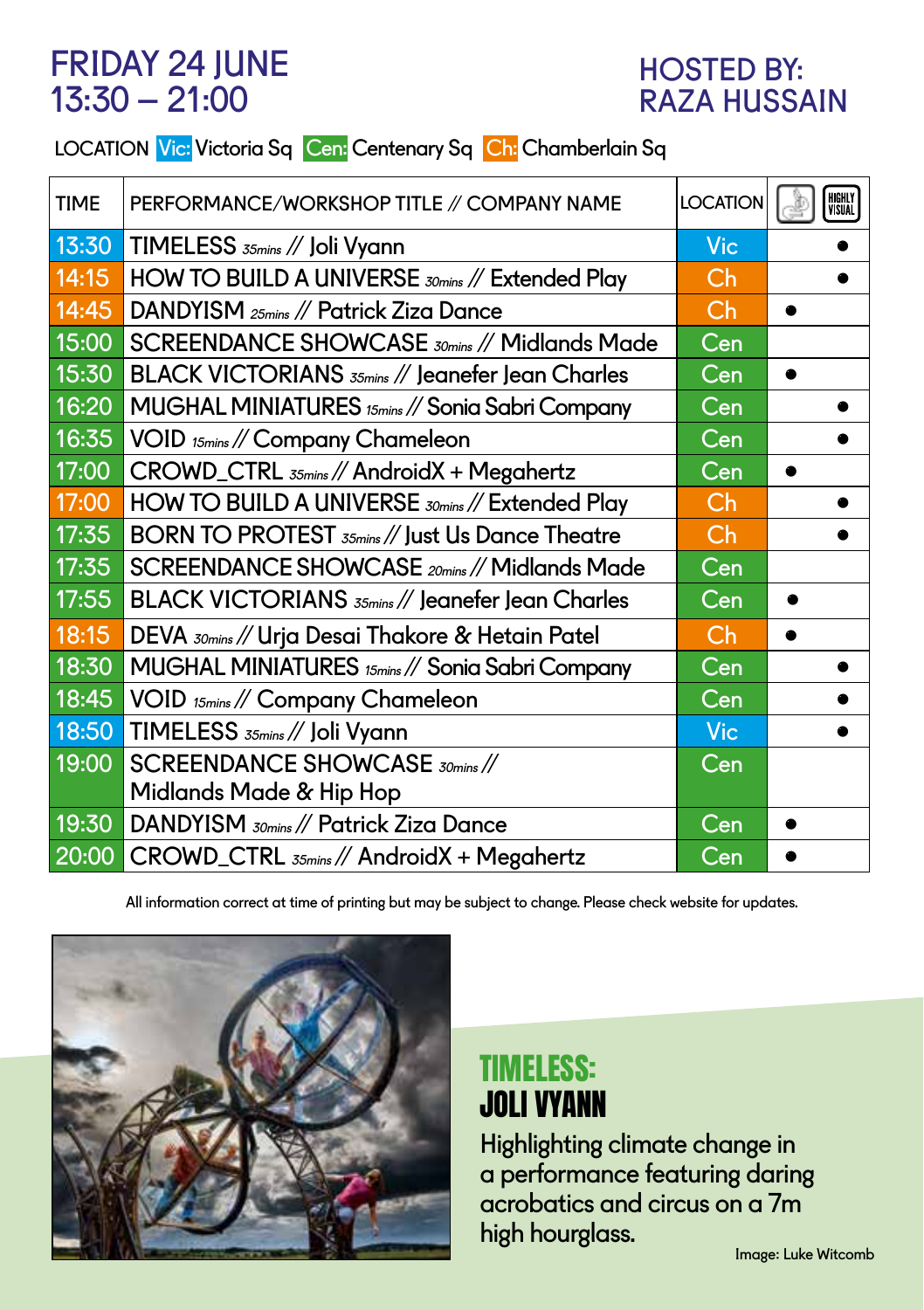#### SATURDAY 25 JUNE  $11:30 - 15:00$

#### HOSTED BY: ELIZABETH LAWAL & ADAYA HENRY

LOCATION Vic: Victoria Sq Cen: Centenary Sq Ch: Chamberlain Sq CG: City Centre Gardens

| <b>TIME</b> | PERFORMANCE/WORKSHOP TITLE // COMPANY NAME                                                     | <b>LOCATION</b> |  | HIGHLY<br>Visual |
|-------------|------------------------------------------------------------------------------------------------|-----------------|--|------------------|
| 11:30       | REMEMBRANCES <sub>50mins</sub> // Border Crossings'<br>Origins Fest, AVA DANCE CO & b.solomon/ | <b>CG</b>       |  |                  |
|             | Electric Moose (Canada/UK)                                                                     |                 |  |                  |
| 12:00       | DEVA <i>somins</i> // Urja Desai Thakore & Hetain Patel                                        | Ch              |  |                  |
|             | 12:45 HIPPOS 25mins // Zum-Zum Teatre (Spain)                                                  | Cen             |  |                  |
| 12:45       | THE SCALE 10mins //                                                                            | <b>Vic</b>      |  |                  |
|             | Company Barks - Bastien Dausse (France)                                                        |                 |  |                  |
| 13:00       | <b>BONDED</b> <i>somins</i> // Alleyne Dance                                                   | <b>Vic</b>      |  |                  |
|             | 13:10 THE ALBUM SKOOL EDITION 15mins // SAY                                                    | Cen             |  |                  |
| 13:25       | LOOK MUM, NO HANDS 40mins //                                                                   | Cen             |  |                  |
|             | Daryl Beeton Productions & Mimbre                                                              |                 |  |                  |
|             | 13:40 TIMELESS 35mins // Joli Vyann                                                            | <b>Vic</b>      |  |                  |
| 14:05       | SCREENDANCE SHOWCASE 20mins //                                                                 | Cen             |  |                  |
|             | International programme (Australia & S Africa)                                                 |                 |  |                  |
| 14:15       | THE SCALE 10mins //                                                                            | <b>Vic</b>      |  |                  |
|             | Company Barks - Bastien Dausse (France)                                                        |                 |  |                  |
| 14:25       | BLACK VICTORIANS 35mins // Jeanefer Jean Charles                                               | Cen             |  |                  |
| 14:30       | BLAME GAME 35mins // Crying Out Loud & Kundle Cru                                              | Ch              |  |                  |
| 15:00       | REMEMBRANCES <sub>50mins</sub> // Border Crossings'                                            | <b>CG</b>       |  |                  |
|             | Origins Fest, AVA DANCE CO & b.solomon/                                                        |                 |  |                  |
|             | Electric Moose (Canada/UK)                                                                     |                 |  |                  |

All information correct at time of printing but may be subject to change. Please check website for updates.



#### DEVA: URJA DESAI THAKORE & HETAIN PATEL

A playful challenge to the myths and expectations of the South Asian body in Indian classical dance.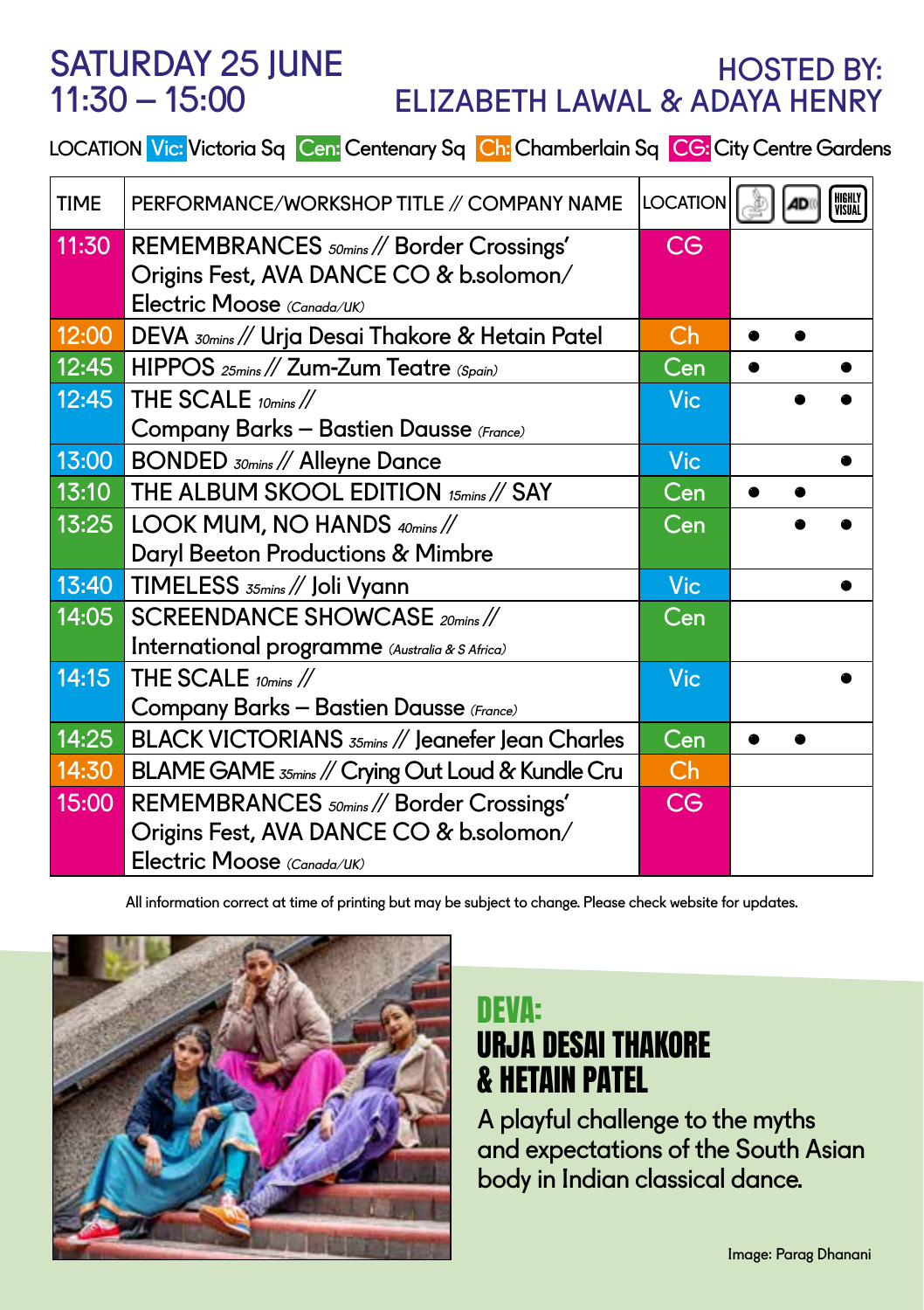#### SATURDAY 25 JUNE (CONTINUED) 15:00 – 21:30

#### PLUS HILARIOUS CHAT FROM THE COMMENTATORS FROM WWW.STANSCAFE.CO.UK

| <b>TIME</b> | PERFORMANCE/WORKSHOP TITLE // COMPANY NAME                                         | <b>LOCATION</b> | HIGHLY<br>Visual |
|-------------|------------------------------------------------------------------------------------|-----------------|------------------|
| 15:10       | VOID 15mins // Company Chameleon                                                   | Cen             |                  |
| 15:15       | BORN TO PROTEST 35mins // Just Us Dance Theatre                                    | Ch              |                  |
| 15:30       | PUZZLE 25mins // Tentacle Tribe (Canada)                                           | Cen             |                  |
| 15:55       | DANDYISM 25mins // Patrick Ziza Dance                                              | Cen             |                  |
| 15:55       | DEVA <sub>30mins</sub> // Urja Desai Thakore & Hetain Patel                        | Ch              |                  |
| 16:25       | HIPPOS 25mins // Zum-Zum Teatre (Spain)                                            | Cen             |                  |
| 16:30       | ECHOES 45mins // Cia Moveo (Spain)                                                 | Ch              |                  |
| 16:50       | THE ALBUM SKOOL EDITION 15mins // SAY                                              | Cen             |                  |
| 17:05       | LOOK MUM, NO HANDS 40mins //                                                       | Cen             |                  |
|             | <b>Daryl Beeton Productions &amp; Mimbre</b>                                       |                 |                  |
| 17:25       | THE SCALE $_{10\text{mins}}$ //                                                    | Vic             |                  |
|             | Company Barks - Bastien Dausse (France)                                            |                 |                  |
| 17:40       | <b>BONDED</b> <i>somins</i> // Alleyne Dance                                       | <b>Vic</b>      |                  |
| 17:45       | MIND THE GAP <sub>50mins</sub> // Furinkaï-Satchie Noro (France)                   | Cen             |                  |
| 18:15       | TIMELESS 35mins // Joli Vyann                                                      | <b>Vic</b>      |                  |
| 18:35       | BLACK VICTORIANS 35mins // Jeanefer Jean Charles                                   | Cen             |                  |
| 19:00       | BLAME GAME 35mins // Crying Out Loud & Kundle Cru                                  | Ch              |                  |
| 19:45       | BORN TO PROTEST 35mins // Just Us Dance Theatre                                    | Ch              |                  |
| 20:30       | $ $ COME ON FEET $_{\text{\tiny{60min}}}/\!/$ granvat $_{\text{\tiny{(Belgium)}}}$ | Cen             |                  |

All information correct at time of printing but may be subject to change. Please check website for updates.



#### HIPPOS: ZUM-ZUM TEATRE

Charming and joyful - are they humans disguised as hippos or are they hippos searching for their identity?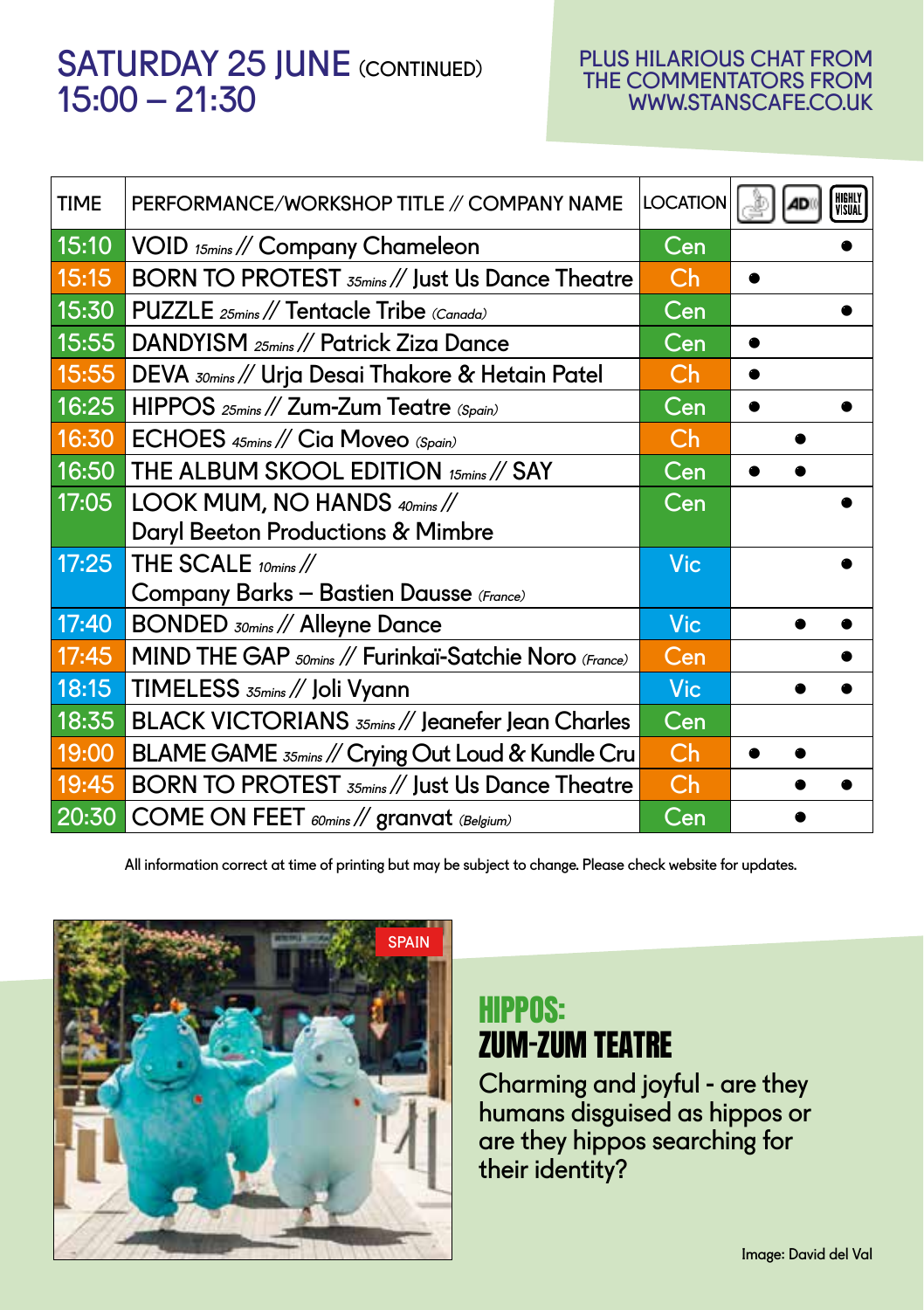#### SUNDAY 26 JUNE 12:30 – 18:30

#### HOSTED BY: ELIZABETH LAWAL

|  |  |  | LOCATION <mark>Vic: Victoria Sq Cen:</mark> Centenary Sq <mark>Ch:</mark> Chamberlain Sq <mark>CG:</mark> City Centre Gardens |
|--|--|--|-------------------------------------------------------------------------------------------------------------------------------|
|--|--|--|-------------------------------------------------------------------------------------------------------------------------------|

| <b>TIME</b> | PERFORMANCE/WORKSHOP TITLE // COMPANY NAME                          | <b>LOCATION</b>           | HIGHLY<br>Visual |
|-------------|---------------------------------------------------------------------|---------------------------|------------------|
| 12:30       | HIPPOS 25mins // Zum-Zum Teatre (Spain)                             | $\overline{\mathsf{Cen}}$ |                  |
| 12:55       | LOOK MUM, NO HANDS 40mins //                                        | Cen                       |                  |
|             | <b>Daryl Beeton Productions &amp; Mimbre</b>                        |                           |                  |
| 13:00       | BONDED 30mins // Alleyne Dance                                      | Vic                       |                  |
| 13:35       | THE SCALE 10mins //                                                 | <b>Vic</b>                |                  |
|             | Company Barks - Bastien Dausse (France)                             |                           |                  |
| 13:35       | THE ALBUM SKOOL EDITION 15mins // SAY                               | Cen                       |                  |
| 13:45       | THE PANTOGRAPH 25mins //                                            | <b>Vic</b>                |                  |
|             | Company Barks - Bastien Dausse (France)                             |                           |                  |
| 13:50       | $SCREENDANCE$ 15 $mins$ //                                          | $\overline{\mathsf{Cen}}$ |                  |
|             | International programme (Australia & S Africa)                      |                           |                  |
| 14:05       | BLACK VICTORIANS 35mins // Jeanefer Jean Charles                    | Cen                       |                  |
| 14:15       | BLAME GAME 35mins // Crying Out Loud & Kundle Cru                   | Ch                        |                  |
| 14:50       | HIPPOS 25mins // Zum-Zum Teatre (Spain)                             | Cen                       |                  |
| 15:05       | ECHOES 45mins // Cia Moveo (Spain)                                  | Ch                        |                  |
| 15:15       | THE ALBUM SKOOL EDITION 15mins // SAY                               | Cen                       |                  |
| 15:30       | LOOK MUM, NO HANDS 40mins //                                        | Cen                       |                  |
|             | Daryl Beeton Productions & Mimbre                                   |                           |                  |
| 16:15       | <b>BONDED</b> <i>somins</i> // Alleyne Dance                        | <b>Vic</b>                |                  |
| 16:15       | JHAM! $_{30\text{mins}}$ // Srishti — Nina Rajarani Dance Creations | Cen                       |                  |
| 16:45       | $SCREENDANCE$ 15mins //                                             | Cen                       |                  |
|             | International programme (Australia & S Africa)                      |                           |                  |
| 16:50       | REMEMBRANCES <sub>50mins</sub> // Border Crossings'                 | <b>CG</b>                 |                  |
|             | Origins Fest, AVA DANCE CO & b.solomon/                             |                           |                  |
|             | Electric Moose (Canada/UK)                                          |                           |                  |
| 16:50       | THE SCALE 10mins //                                                 | Vic                       |                  |
|             | Company Barks - Bastien Dausse (France)                             |                           |                  |
| 17:00       | THE PANTOGRAPH <sub>25mins</sub> //                                 | <b>Vic</b>                |                  |
|             | Company Barks - Bastien Dausse (France)                             |                           |                  |
| 17:00       | BLACK VICTORIANS 35mins // Jeanefer Jean Charles                    | Cen                       |                  |
| 17:40       | MIND THE GAP 45mins // Furinkaï-Satchie Noro (France)               | Cen                       |                  |

All information correct at time of printing but may be subject to change. Please check website for updates.